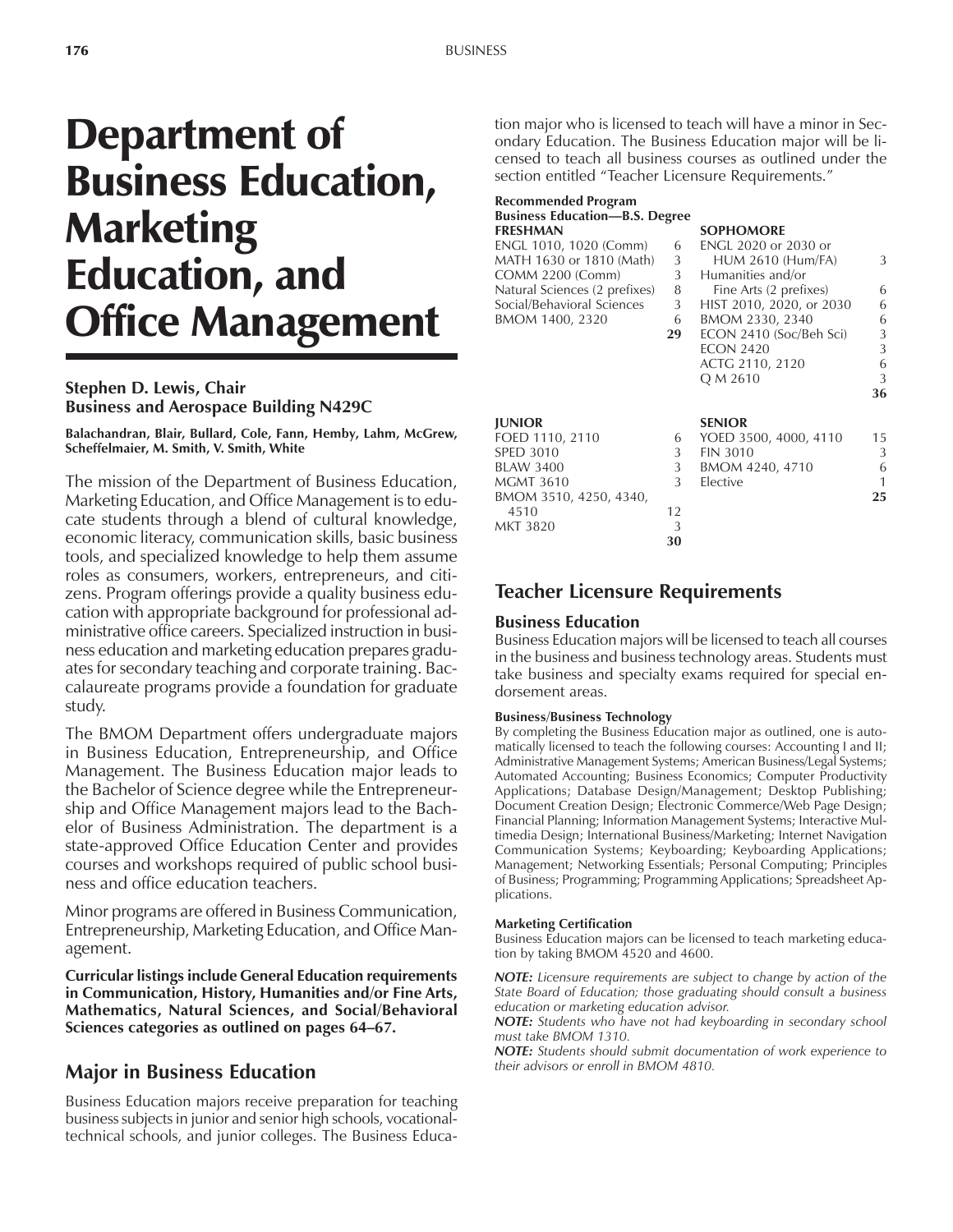# **Major in Business Education, Non-Teaching**

Students who seek to be graduated without meeting licensure requirements are not required to take the courses for the Secondary Education minor and should complete the requirements below.

Additionally, a business education, non-licensure training and development option may be selected and includes the following courses: BMOM 4200, 4410, 4450, 4660, 4810 or approved BMOM 4000 elective, and B AD 4980.

Both options include a Business Administration minor and 50 percent of the required major hours in residence at MTSU.

#### **Recommended Program Business Education: Non-Teaching Option–B.S. Degree**<br>ERESHMAN **FRESHMAN SOPHOMORE**

| I REJHIVIAIN<br>ENGL 1010, 1020 (Comm)<br>MATH 1630 or 1810 (Math)<br>COMM 2200 (Comm)<br>Natural Sciences (2 prefixes)<br>Social/Behavioral Sciences<br>BMOM 1400, 2320<br>Non-business elective | 6<br>3<br>3<br>8<br>3<br>6<br>1<br>30 | <b>JUI HUINUNL</b><br>ENGL 2020 or 2030 or<br><b>HUM 2610 (Hum/FA)</b><br>Humanities and/or<br>Fine Arts (2 prefixes)<br>HIST 2010, 2020, or 2030<br>ACTG 2110, 2120<br>ECON 2410 (Soc/Beh Sci)<br>Q M 2610<br><b>BMOM 2330</b>                                                                            | 3<br>6<br>6<br>6<br>3<br>3<br>3<br>30 |
|---------------------------------------------------------------------------------------------------------------------------------------------------------------------------------------------------|---------------------------------------|------------------------------------------------------------------------------------------------------------------------------------------------------------------------------------------------------------------------------------------------------------------------------------------------------------|---------------------------------------|
| <b>JUNIOR</b>                                                                                                                                                                                     |                                       | <b>SENIOR</b>                                                                                                                                                                                                                                                                                              |                                       |
| <b>BMOM 2340</b>                                                                                                                                                                                  | 3                                     | <b>BMOM 3010</b>                                                                                                                                                                                                                                                                                           | 3                                     |
| <b>INFS 3100</b>                                                                                                                                                                                  | 3                                     | BMOM 4810 or BMOM                                                                                                                                                                                                                                                                                          |                                       |
| MGMT 3610, 3620                                                                                                                                                                                   | 6                                     | upper-division elective                                                                                                                                                                                                                                                                                    | 3                                     |
| MKT 3820                                                                                                                                                                                          | 3                                     | BMOM 4240 or BMOM                                                                                                                                                                                                                                                                                          |                                       |
| BMOM 3510, 4510<br><b>FIN 3010</b>                                                                                                                                                                | 6<br>3                                | upper-division elective<br><b>BMOM</b> electives                                                                                                                                                                                                                                                           | 3<br>6                                |
| <b>ECON 2420</b>                                                                                                                                                                                  | 3                                     | Non-business electives                                                                                                                                                                                                                                                                                     | 6                                     |
| <b>BLAW 3400</b>                                                                                                                                                                                  | 3                                     | Non-business upper-division                                                                                                                                                                                                                                                                                |                                       |
|                                                                                                                                                                                                   | 30                                    | electives                                                                                                                                                                                                                                                                                                  | 6                                     |
|                                                                                                                                                                                                   |                                       | <b>B AD 4980</b>                                                                                                                                                                                                                                                                                           | 3<br>30                               |
| <b>FRESHMAN</b><br>ENGL 1010, 1020 (Comm)<br>MATH 1630 or 1810 (Math)<br>COMM 2200 (Comm)<br>Natural Sciences (2 prefixes)<br>ECON 2410 (Soc/Beh Sci)<br>BMOM 1400, 2330<br>Non-business elective | 6<br>3<br>3<br>8<br>3<br>6<br>1<br>30 | <b>Business Education: Training and Development Option-B.S. Degree</b><br><b>SOPHOMORE</b><br>ENGL 2020 or 2030 or<br><b>HUM 2610 (Hum/FA)</b><br>Humanities and/or<br>Fine Arts (2 prefixes)<br>HIST 2010, 2020, or 2030<br>Social/Behavioral Sciences<br>ACTG 2110, 2120<br><b>ECON 2420</b><br>Q M 2610 | 3<br>6<br>6<br>3<br>6<br>3<br>3<br>30 |
| <b>JUNIOR</b>                                                                                                                                                                                     |                                       | <b>SENIOR</b>                                                                                                                                                                                                                                                                                              |                                       |
| <b>INFS 3100</b>                                                                                                                                                                                  | 3                                     | <b>BMOM 4450</b>                                                                                                                                                                                                                                                                                           | 3                                     |
| MGMT 3610, 3620                                                                                                                                                                                   | 6                                     | BMOM 4810 or BMOM                                                                                                                                                                                                                                                                                          |                                       |
| MKT 3820                                                                                                                                                                                          | 3                                     | upper-division elective                                                                                                                                                                                                                                                                                    | 3                                     |
| BMOM 3510, 4510<br><b>FIN 3010</b>                                                                                                                                                                | 6<br>3                                | BMOM 4200, 4410, 4660<br><b>BMOM</b> elective                                                                                                                                                                                                                                                              | 9<br>3                                |
| <b>BLAW 3400</b>                                                                                                                                                                                  | 3                                     | Non-business electives                                                                                                                                                                                                                                                                                     | 9                                     |
| <b>BMOM 3010</b>                                                                                                                                                                                  | 3                                     | B AD 4980                                                                                                                                                                                                                                                                                                  | 3                                     |
| Non-business elective                                                                                                                                                                             | 3                                     |                                                                                                                                                                                                                                                                                                            | 30                                    |
|                                                                                                                                                                                                   | 30                                    |                                                                                                                                                                                                                                                                                                            |                                       |

### **Minor in Marketing Education**

A minor in Marketing Education consists of the following 15 hours: BMOM 1400, 2900, 3510, 4520, and 4600. Six hours must be taken at MTSU.

# **Major in Entrepreneurship**

The major in Entrepreneurship offers preparation to students for successful venture creation and implementation and provides them opportunities to acquire the necessary operational knowledge to start a new enterprise and to study business communication, marketing, finance, management, economics, accounting, and information systems from an entrepreneurial perspective. The curriculum is flexible—students may tailor the program to fit specific needs while acquiring the business background necessary for pursuing entrepreneurial goals. Successful business professionals contribute to the program and an advisory board of recognized entrepreneurial leaders will mentor students. Specialized courses, an internship, and interaction with acknowledged business leaders are intended to provide the impetus to start and operate a successful business.

A major in Entrepreneurship consists of 30 hours, 50 percent of which must be taken in residence at MTSU, and includes a Business Administration minor. Course requirements for the major follow.

#### **Recommended Program** Entrepreneurship—B.B.A. Degree<br>FRESHMAN **SOPHOMORE** ENGL 1010, 1020 (Comm) 6 ENGL 2020 or 2030 or MATH 1630 or 1810 (Math) 3 HUM 2610 (Hum/FA) 3 COMM 2200 (Comm) 3 Humanities and/or Natural Sciences (2 prefixes) 8 Fine Arts (2 prefixes) 6

Social/Behavioral Sciences 3 HIST 2010, 2020, or 2030 6 ECON 2410 (Soc/Beh Sci) 3 ACTG 2110, 2120 6 BMOM 1400 3 ECON 2420 3 Non-business elective 1 BMOM 2900 3<br>3 0 M 2610 3 **30** Q M 2610 3

**30**

### **JUNIOR SENIOR**

| BMOM 2330 or 2340 or<br>3   | Q M 3620                |
|-----------------------------|-------------------------|
| <b>INFS 2200</b><br>3       | <b>INFS 3100</b>        |
| MKT 3930<br>6               | MGMT 3610, 3620         |
| MGMT 3650, 4920<br>3        | MKT 3820                |
| <b>BMOM 4620</b><br>3       | <b>BMOM 3510</b>        |
| BMOM 4810 or MGMT/MKT<br>3  | <b>FIN 3010</b>         |
| 4950<br>3                   | <b>ECON 3210</b>        |
| 3<br>3                      | <b>BLAW 3400</b>        |
| Non-business elective       | BMOM 4510 or MGMT       |
| B AD 4980<br>3              | upper-division elective |
| 30<br>30                    |                         |
| MKT upper-division elective |                         |

### **Minor in Entrepreneurship**

A minor in Entrepreneurship consists of the following 18 hours: BMOM 1400, 2900; ACTG 3000 or FIN 3000; MGMT 3610, 4920; and MKT 3820. Nine hours must be taken at MTSU.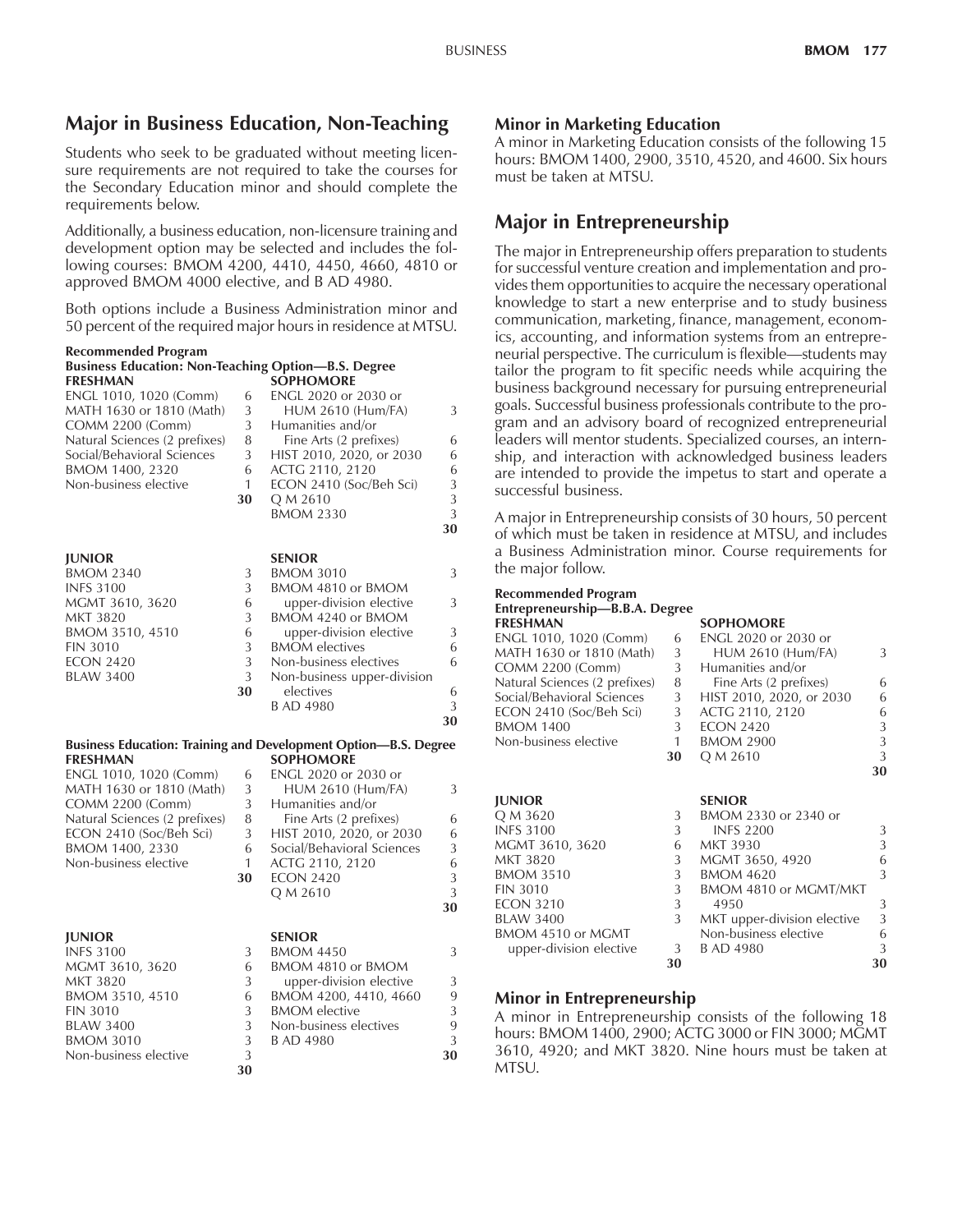**BLAW 3400** 

# **Major in Office Management**

Office Management majors receive preparation to become administrative office managers, word processing managers, and administrative assistants. The program offers preparation for support positions in other business areas such as banking, real estate, and management. The major consists of 30 hours, 50 percent of which must be in residence at MTSU, and includes a Business Administration minor. Course requirements for the major are listed below.

#### **Recommended Program Office Management-B.B.A. Degree FRESHMAN SOPHOMORE**<br>**FNGL 1010. 1020 (Comm)** 6 **FNGL 2020 or 2030 or** ENGL 1010, 1020 (Comm) 6 ENGL 2020 or 2030 or<br>MATH 1630 or 1810 (Math) 3 HUM 2610 (Hum/FA) MATH 1630 or 1810 (Math) 3 HUM 2610 (Hum/FA) 3 COMM 2200 (Comm) 3 Humanities and/or<br>Natural Sciences (2 prefixes) 8 Fine Arts (2 prefixes) Natural Sciences (2 prefixes) 8 Fine Arts (2 prefixes) 6 ECON 2410 (Soc/Beh Sci) 3 HIST 2010, 2020, or 2030 6 BMOM 2320, 2330 6 Social/Behavioral Sciences 3 Non-business elective 1 ACTG 2110, 2120 6 **30** ECON 2420 **3**<br> **20** M 2610 **3** Q M 2610 **30 JUNIOR** SENIOR<br>
O M 3620 3 BMOM BMOM 4350, 4510, 4640, INFS 3100 3 4660 12 MGMT 3610, 3620 6 BMOM 4800 or 4810 3<br>BMOM 2340. 3510. 3010 9 BMOM elective 3 BMOM 2340, 3510, 3010 FIN 3010 3 Non-business electives 9 MKT 3820 3 B AD 4980 3<br>BLAW 3400 3 3

**30**



### **Minor in Office Management**

A minor in Office Management consists of 15 hours and must include BMOM 3010, 3510, and 4640. The remaining 6 hours are to be selected from BMOM 1310 **or** 2320, 2330, 4350, 4510, 4660, and 4670. Nine hours must be taken at MTSU.

### **Minor in Business Communication**

A minor in Business Communication consists of 15 hours and must include BMOM 3510, 4510, and 4660. The remaining 6 hours are to be selected from BMOM 1550, 2320, 2330, 4670, and 4900. Nine hours must be taken at MTSU.

# **Courses in Business Education, Marketing Education, and Office Management [BMOM]**

- **1000 Keyboarding for Computers.** One credit. (Class meets two 50 minute periods per week for 7 1/2 weeks-a new class begins at midpoint of the semester.) Basic instruction on the electronic alphanumeric keyboard. Students needing to operate a computer terminal keyboard receive instruction in basic skills required to input information swiftly and efficiently.
- **1310 Keyboarding.** Three credits. Development of manipulative ability; information essential to effective use of a computer keyboard; rapid and controlled application of ability and information to communication problems involving personal correspondence and simple business materials.
- **1400 Introduction to Business.** Three credits. Survey of business economic units of our society; the problems of business such as ownership, social responsibility, physical factors, personnel, marketing, and managerial controls. Includes exploration and analysis of business careers.
- **1410 Applied Distributive Computation.** Three credits. Relates mathematical computations using electronic calculating methods to a broad area of business, marketing, and administrative office occupations.
- **1550 Introduction to Word Processing Skills.** Three credits. (BMOM 1310 recommended.) Technical skills necessary for working in word processing centers. Special emphasis given to business vocabulary, proofreading, and improvement of business documents such as letters, memoranda, and reports.
- **2000 Business and Society.** Three credits. Introduction to the increasingly complex set of interrelationships between the business organization and its environment. Selected topics raise major issues involved in business/society relationships; includes current assessment of the role that business plays within a changing society. (Credit not allowed in a business major or minor.)
- **2320 Document Production.** Three credits. (BMOM 1310 recommended.) Extension and refinement of fundamental manipulative abilities and keyboarding knowledges; development of production capacity through the completion of increasingly involved problems.
- **2330 Word Processing Concepts.** Three credits. (BMOM 2320 recommended.) Familiarization with word processing equipment, implications, and applications in business operations.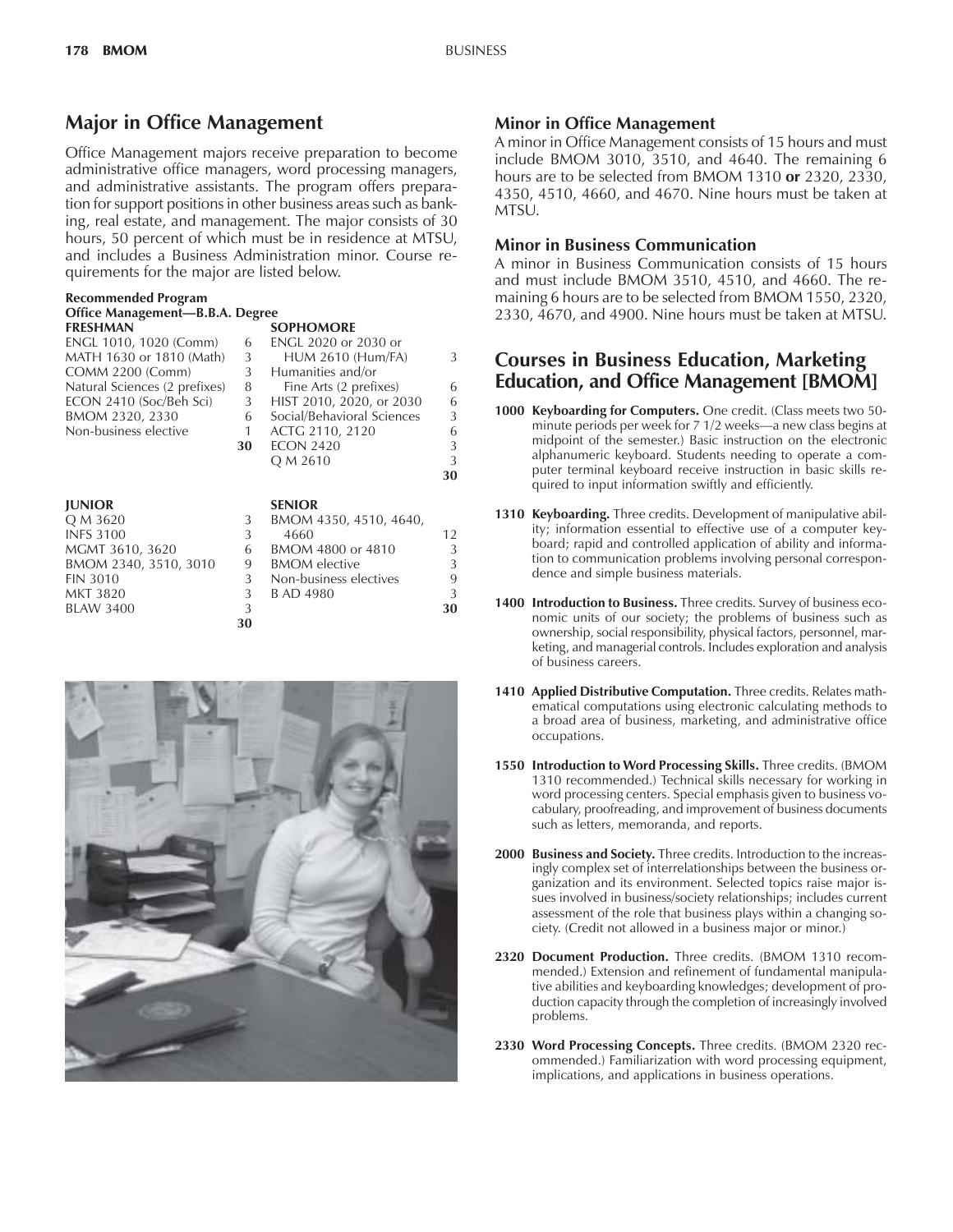- **2340 Microcomputer Word Processing Applications.** Three credits. Prerequisite: BMOM 2330. Advanced word processing and computer applications, including formatting and preparation of lengthy documents such as company newsletters and databases.
- **2350 Advanced Document Formatting.** Three credits. Prerequisite: A grade of C or higher in BMOM 2320. Development of keyboarding/typewriting skills and decision making as demonstrated in the production of quantities of material in usable form.
- **2600 Business Applications of Desktop Publishing.** Three credits. Prerequisites: Keyboarding skills and knowledge of computer. Topics include terminology, technology, design, use of graphics, and applications for desktop publishing.
- **2900 Entrepreneurship.** Three credits. (BMOM 1400 recommended.) The mechanics and operational skills needed for organizing and operating an enterprise.
- **3010 Office Management.** Three credits. Prerequisite: Junior standing. Office organization and functions; layout and equipment; selection, training, and supervision of personnel; office automation; planning, organizing, and controlling office services; cost reduction; work simplification.
- **3510 Business Communication.** Three credits. Prerequisite: Junior standing. (Keyboarding skills helpful.) A review of the theory and processes in oral and written business communication. Emphasis on the extensive functions of written and electronic communications.
- **4200 Problems in BE/ME/OM.** One, two, or three credits. Prerequisites: Junior standing and consent of department chair. Individual research, reading analysis, or projects in contemporary problems and issues in a concentrated area of study under the direction of a faculty member. This course may be taken only twice.
- **4210 Innovations and Problems in Accounting.** Three credits. Prerequisites: ACTG 2110 and 2120; junior standing. A short history of accounting and data processing including aims, evaluation of textbooks, teaching strategies, testing, and course content.
- **4240 Materials and Methods in Basic Business.** Three credits. Prerequisite: Junior standing. Analysis of objectives, materials, research, and appropriate instructional strategies for developing teaching strategies and delivery systems in basic business courses such as introduction to business, economics, business communication systems, American business/legal systems, business management, and marketing.
- **4250 Innovations and Problems in Administrative Business Services and Technology.** Three credits. Prerequisite: Junior standing. (BMOM 2330 recommended.) Instructional strategies in office technology including objectives, testing, audio-visuals, course content, basic programming, and standards.
- **4340 Integrated Administrative Technology.** Three credits. Prerequisites: BMOM 2330 and 2340; junior standing. Development of necessary skills for administrators of word processing centers. Word processing feasibility, development, and implementation for business using a total information processing concept. Students have the opportunity to develop a thorough knowledge and refine skills using a variety of software applications.
- **4350 Records Management.** Three credits. Prerequisite: Junior standing. Equipment and systems used for information storage, transmission, and retrieval. Filing, microfilming, tape processing and storage system design, form usage, and other information management functions in the office included.
- **4410 Managerial Media Presentations.** Three credits. Prerequisite: Junior standing. (BMOM 2330 recommended.) Skills needed to make business presentations. Emphasis on the communication process, audience analysis, planning, presentation design, delivery, and appropriate hardware and software.
- **4450 Training Strategies for Business Systems and Technology.** Three credits. Prerequisite: Junior standing. (BMOM 4410 recommended.) Corporate learning specialist activities such as design, development, delivery, and evaluation of learning programs for a business environment. Focuses on adult learning theories with emphasis on professional learning activities related to innovative corporate educational programs.
- **4510 Business Report Writing.** Three credits. Prerequisite: Junior standing. (BMOM 3510 recommended.) Nature, general function, and present need of reports in industry. Recognizing, organizing, and investigating problems preparatory to writing reports and construction and writing of distinctive business and technical reports.
- **4520 Instructional Strategies in Marketing Education.** Three credits. Prerequisite: Junior standing. Techniques of teaching with emphasis on problem-solving and demonstration procedures. Emphasizing teaching-learning evaluation.
- **4600 Organization and Administration of ME Programs.** Three credits. Prerequisite: Junior standing. Organizing marketing education programs at secondary and postsecondary levels; emphasizes youth organizations, techniques of coordination, and administrative procedures.
- **4620 Business Plan Development.** Three credits. Prerequisites: BMOM 2900; MGMT 3650; junior standing. Development of a comprehensive business plan detailing all facets of a proposed venture with an emphasis on using the plan for loan acquisition and venture implementation.
- **4640 Problems in Office Management.** Three credits. Prerequisite: Junior standing. (BMOM 3010 recommended.) Significant research of emerging problems in office management: group dynamics, workplace issues, ethics and diversity information processing, and problem solving.
- **4660 Organizational Communication.** Three credits. Prerequisite: Junior standing. (BMOM 3510 recommended.) Research and analysis of case studies of significant research; case studies in business communication; communication policies, principles, and procedures from the executive's viewpoint.
- **4670 International Business Communication.** Three credits. Prerequisite: Junior standing. Provides students with a theoretical and practical framework for understanding and conducting effective international business communication. Emphasis on the analysis and development of international business communication processes.
- **4680 Diversity in the Workplace.** Three credits. Prerequisite: Junior standing. Emphasis on developing skills essential for working effectively with a diverse work force in global and domestic settings, incorporating the value of diversity into organizations, and building multicultural work teams.